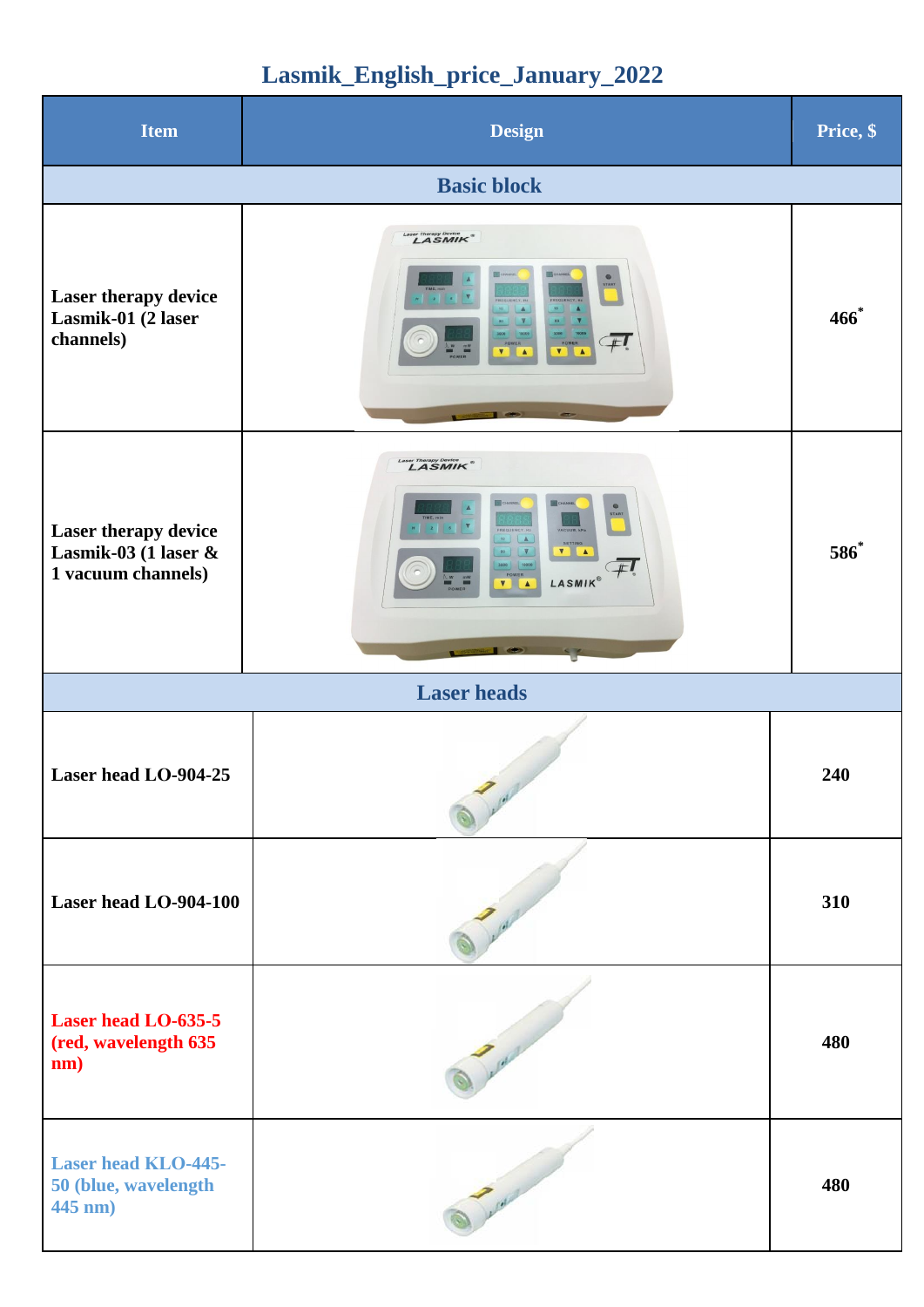| <b>Laser head KLO-525-</b><br>50 (green, wavelength<br>$525 \text{ nm}$ ) | 700 |
|---------------------------------------------------------------------------|-----|
| <b>Laser head KLO-635-5</b><br>(red, wavelength 635<br>nm)                | 100 |
| Laser head KLO-635-<br>15 (red, wavelength 635<br>nm)                     | 184 |
| Laser head KLO-780-<br>90                                                 | 780 |
| <b>Laser head KL-ILBI-</b><br>365-2 (UV, wavelength<br>$365$ nm)          | 480 |
| <b>Laser head KL-ILBI-</b><br>445-2 (blue, wavelength<br>445 nm)          | 500 |
| <b>Laser head KL-ILBI-</b><br>525-2 (green,<br>wavelength 525 nm)         | 320 |
| <b>Laser head KL-ILBI-</b><br>635-2 (red, wavelength<br>$635$ nm)         | 240 |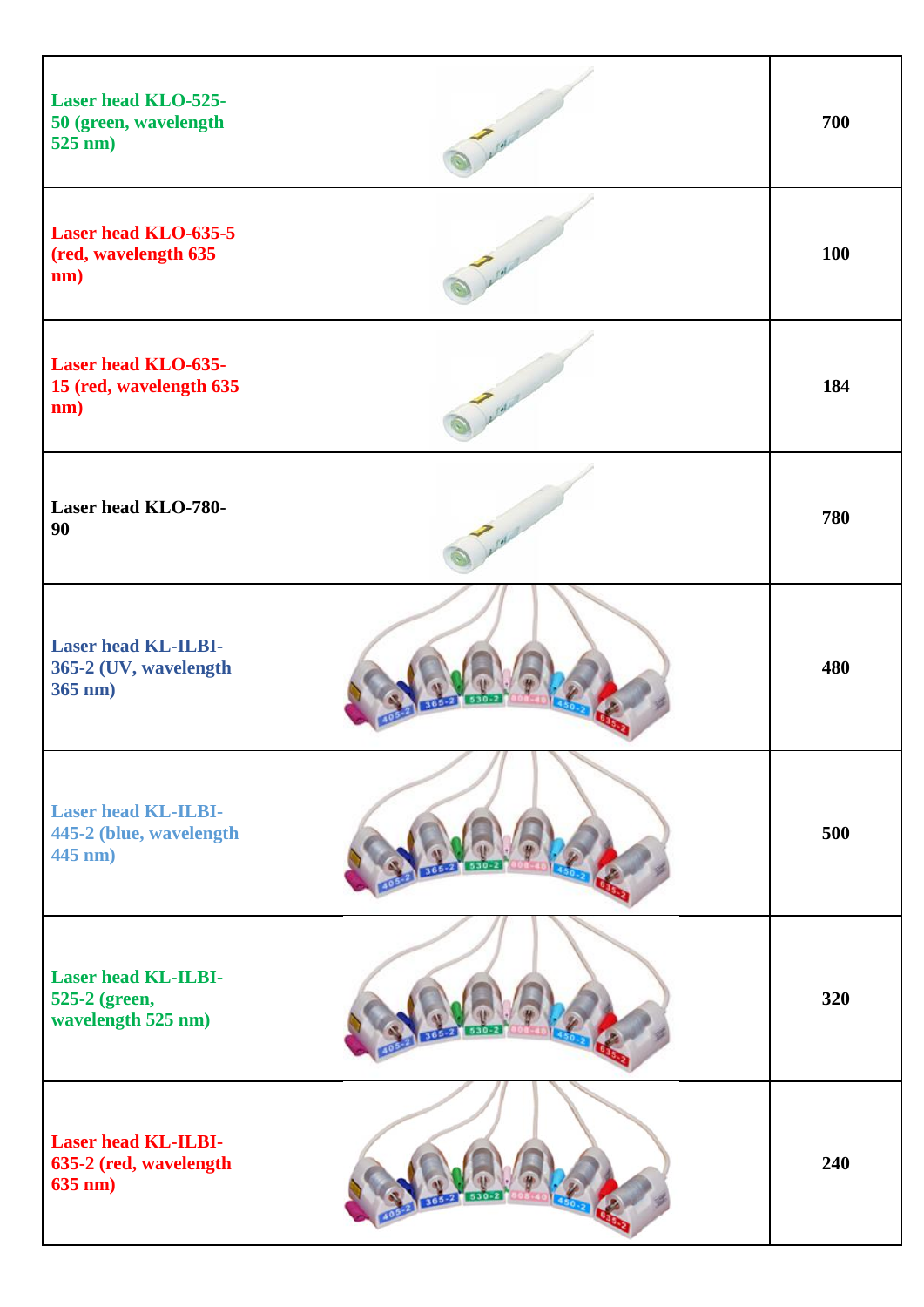| <b>Matrix laser heads</b>           |                                                                                                                    |      |
|-------------------------------------|--------------------------------------------------------------------------------------------------------------------|------|
| Laser head ML-904-80                |                                                                                                                    | 440  |
| Laser head ML-635-40                |                                                                                                                    | 1160 |
| <b>Laser head WPML-904-</b><br>60   | Laser head ML-904-80 for battery life (frequency: 80 and 3000<br>Hz; exposure time: $0.5$ , $1$ , $2$ and $5$ min) | 830  |
|                                     | <b>Optic, magnetic and transparent attachments</b>                                                                 |      |
| <b>Optical attachment ZN-35</b>     |                                                                                                                    | 6    |
| <b>Optical attachment A-3</b>       |                                                                                                                    | 24   |
| <b>Optical attachment IPC</b>       |                                                                                                                    | 22   |
| <b>Optical attachment MM-</b><br>50 |                                                                                                                    | 16   |
| <b>Optical attachment ZM-50</b>     |                                                                                                                    | 14   |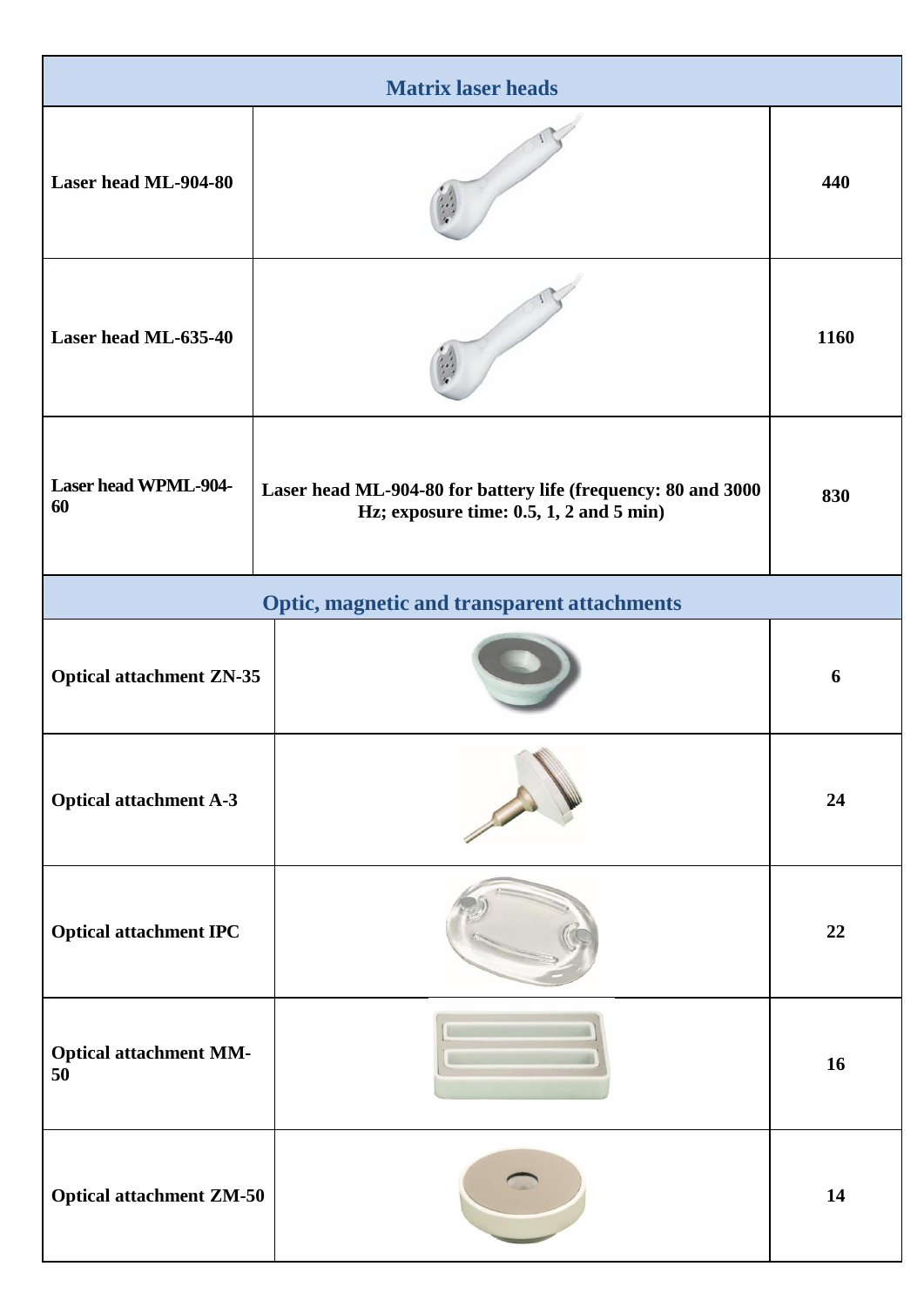| <b>Optical scattering</b><br>attachment                     |                                    | 32           |
|-------------------------------------------------------------|------------------------------------|--------------|
| Vacuum cup attachment<br>for laser-vacuum massage<br>$KB-5$ |                                    | 80           |
| <b>Applicatory attachments</b><br>(kit)                     |                                    | 168          |
| Protective glasses                                          | <b><i>URRELERRED BERRIERER</i></b> | 23           |
| Sterile light guides KIVL-<br>01                            |                                    | $\mathbf{1}$ |
| <b>Special nozzles</b>                                      |                                    |              |
| Otolaryngology nozzles                                      |                                    | 88           |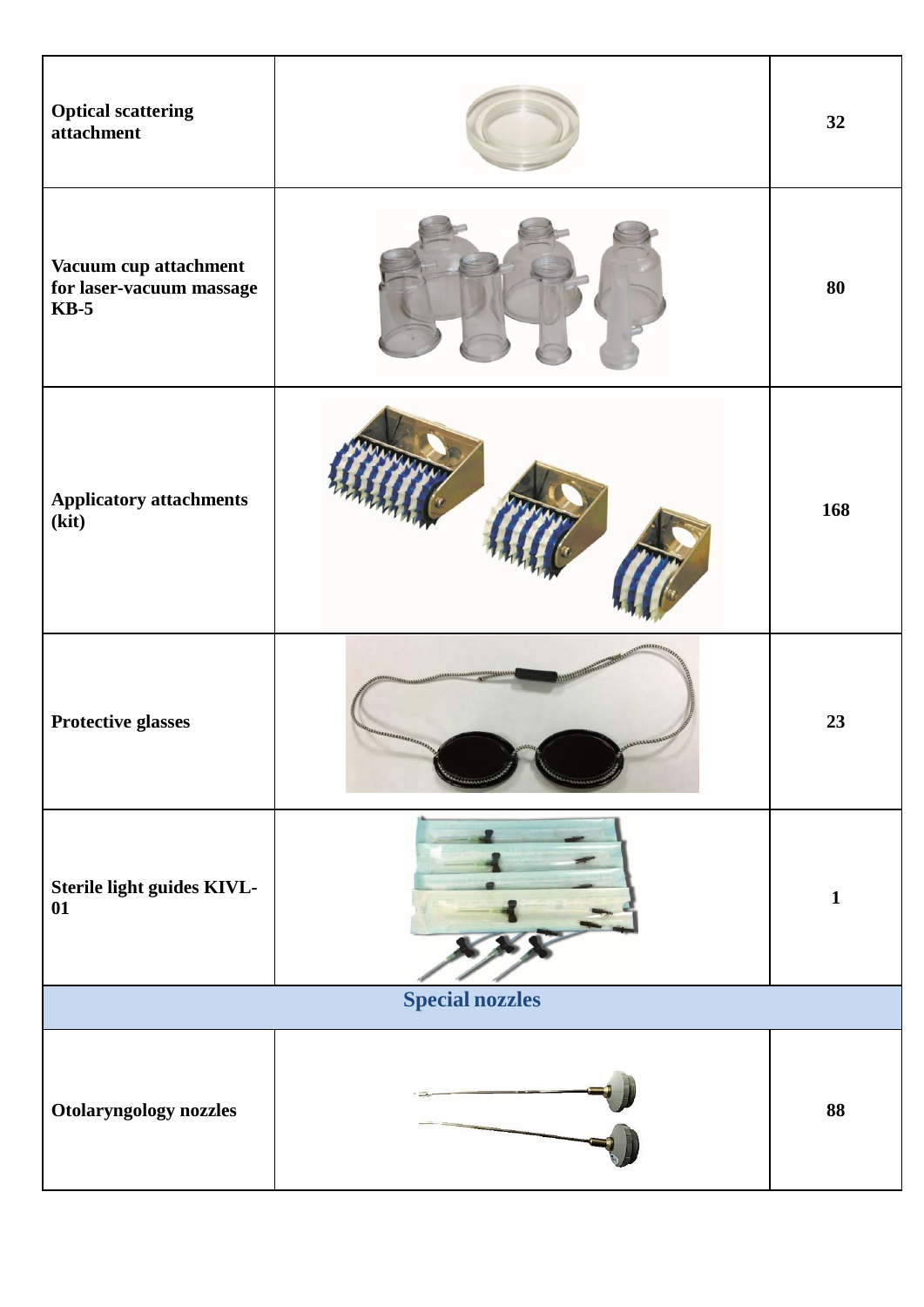